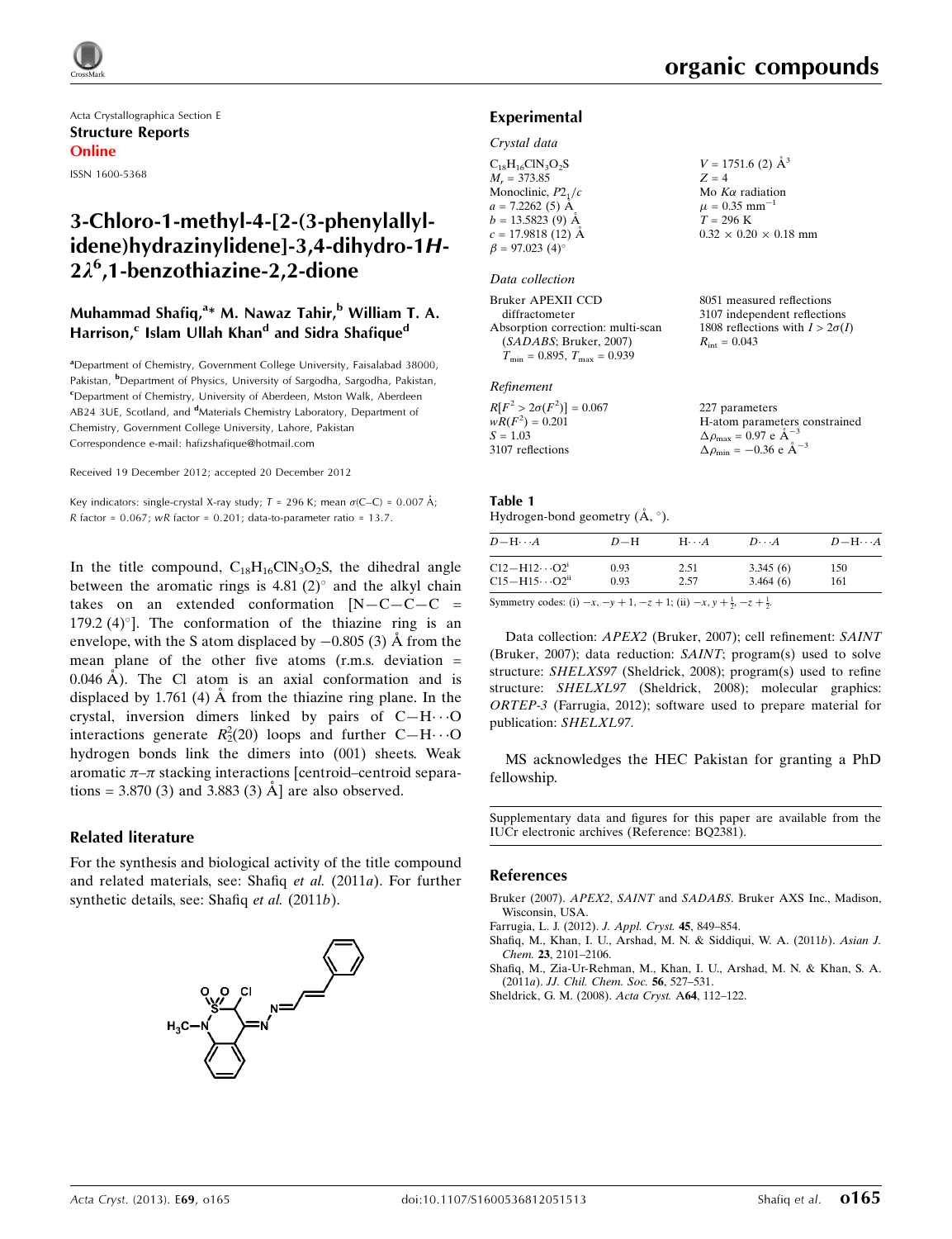# **supporting information**

*Acta Cryst.* (2013). E**69**, o165 [doi:10.1107/S1600536812051513]

# **3-Chloro-1-methyl-4-[2-(3-phenylallylidene)hydrazinylidene]-3,4-dihydro-1***H***-2***λ***<sup>6</sup> ,1-benzothiazine-2,2-dione**

# **Muhammad Shafiq, M. Nawaz Tahir, William T. A. Harrison, Islam Ullah Khan and Sidra Shafique**

### **S1. Comment**

As part of our ongoing studies of benzothiazine derivatives with potential biactivity (Shafiq *et al.*, 2011*a*,*b*), we now describe the synthesis and structure of the title compound, (I).

The dihedral angle between the C1–C6 and C13–C18 aromatic rings is 4.81 (2)° and the C9=N2—N3=C10 torsion angle is -178.1 (4)°. The linking alkyl chain takes on an extended conformation  $[N3—C10—C11—C12 = 179.2$  (4)°]. The conformation of the C1/C6/C8/C9/N1/S1 thiazine ring is an envelope, with the S atom displaced by -0.805 (3) Å from the mean plane of the other five atoms (r.m.s. deviation =  $0.046 \text{ Å}$ ). Atom C16 is displaced from the mean plane by 0.343 (6) Å and Cl1, in an axial site, is displaced by 1.761 (4) Å. Atom C8 is a stereogenic centre (*R* configuration in the arbitrarily-chosen asymmetric unit), but crystal symmetry generates a racemic mixture.

In the crystal, inversion dimers linked by pairs of C—H<sup> $...$ </sup>O interactions (Table 1) to generate  $R_2^2(20)$  loops. Further C— H···O bonds link the dimers into (001) sheets. Weak aromatic *π*-*π* stacking interactions between the C1—C6 and C13— C18 benzene rings [centroid-centroid separations  $=$  3.870 (3) and 3.883 (3) Å] are also observed.

### **S2. Experimental**

The Schiff base derivative of (4*Z*)-4-hydrazinylidene-1-methyl-3,4-dihydro -1*H*-2,1-benzothiazine 2,2-dioxide and *trans* cinnamaldehyde was prepared using the methods reported previously (Shafiq *et al.*, 2011*a*). The chlorination of the Schiff base was undertaken using *N*-chloro succinimide and dibenzoylperoxide (Shafiq *et al.*, 2011*b*). The crude product was recrystallized from ethyl acetate solution to obtain yellow blocks of the title compound.

### **S3. Refinement**

The H atoms were placed in calculated positions (C—H = 0.93–0.97 Å) and refined as riding. The methyl group was allowed to rotate, but not to tip, to best fit the electron density. The constraint  $U_{iso}(H) = 1.2U_{eq}(C)$  or  $1.5U_{eq}($ methyl C) was applied.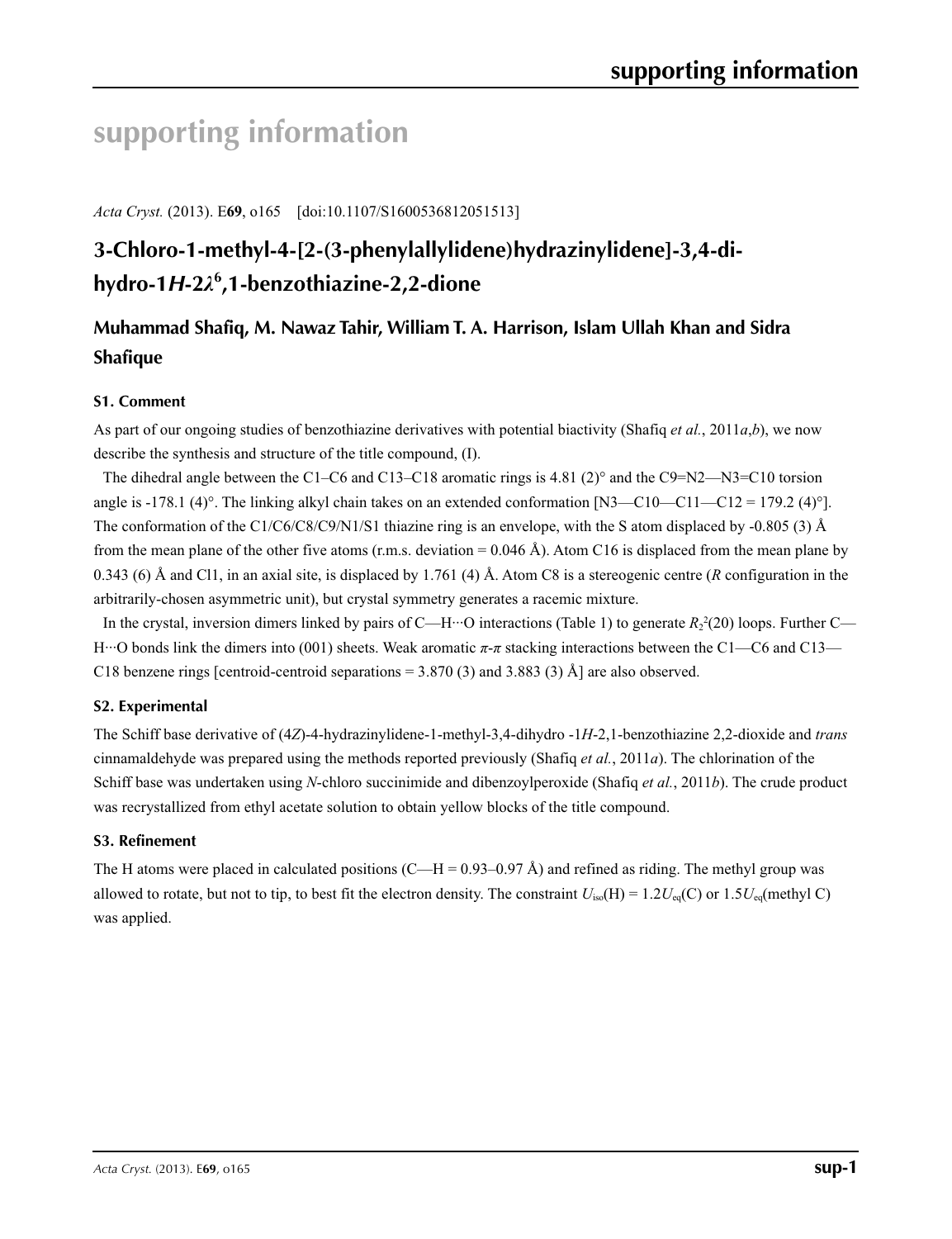

### **Figure 1**

The molecular structure of (I), showing displacement ellipsoids at the 50% probability level.

### **3-Chloro-1-methyl-4-[2-(3-phenylallylidene)hydrazinylidene]- 3,4-dihydro-1***H***-2***λ***<sup>6</sup> ,1-benzothiazine-2,2-dione**

*Crystal data*

### *Data collection*

Bruker APEXII CCD diffractometer Radiation source: fine-focus sealed tube Graphite monochromator *ω* scans Absorption correction: multi-scan (*SADABS*; Bruker, 2007)  $T_{\text{min}} = 0.895, T_{\text{max}} = 0.939$ 

 $F(000) = 776$  $D_x = 1.418$  Mg m<sup>-3</sup> Mo *Kα* radiation, *λ* = 0.71073 Å Cell parameters from 305 reflections  $\theta$  = 3.5–24.5°  $\mu$  = 0.35 mm<sup>-1</sup>  $T = 296$  K Rod, yellow  $0.32 \times 0.20 \times 0.18$  mm

8051 measured reflections 3107 independent reflections 1808 reflections with  $I > 2\sigma(I)$  $R_{\text{int}} = 0.043$  $\theta_{\text{max}} = 25.5^{\circ}, \theta_{\text{min}} = 2.7^{\circ}$  $h = -8 \rightarrow 8$  $k = -13 \rightarrow 16$ *l* = −21→18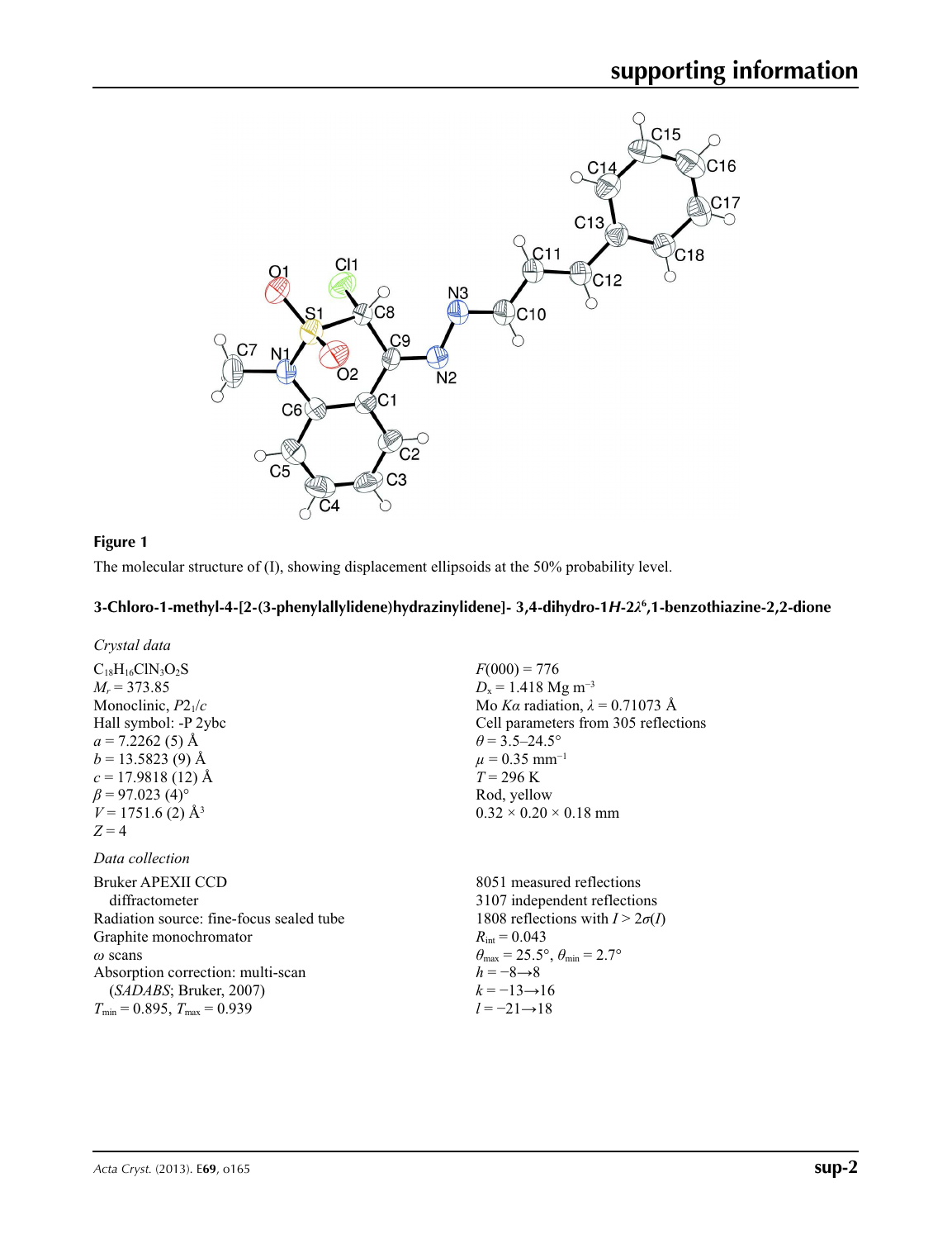*Refinement*

| Refinement on $F^2$                             | Secondary atom site location: difference Fourier   |
|-------------------------------------------------|----------------------------------------------------|
| Least-squares matrix: full                      | map                                                |
| $R[F^2 > 2\sigma(F^2)] = 0.067$                 | Hydrogen site location: inferred from              |
| $wR(F^2) = 0.201$                               | neighbouring sites                                 |
| $S = 1.03$                                      | H-atom parameters constrained                      |
| 3107 reflections                                | $w = 1/[\sigma^2(F_0^2) + (0.1036P)^2 + 0.2998P]$  |
| 227 parameters                                  | where $P = (F_o^2 + 2F_c^2)/3$                     |
| 0 restraints                                    | $(\Delta/\sigma)_{\text{max}}$ < 0.001             |
| Primary atom site location: structure-invariant | $\Delta\rho_{\text{max}}$ = 0.97 e Å <sup>-3</sup> |
| direct methods                                  | $\Delta\rho_{\rm min} = -0.36$ e Å <sup>-3</sup>   |
|                                                 |                                                    |

### *Special details*

**Geometry**. All e.s.d.'s (except the e.s.d. in the dihedral angle between two l.s. planes) are estimated using the full covariance matrix. The cell e.s.d.'s are taken into account individually in the estimation of e.s.d.'s in distances, angles and torsion angles; correlations between e.s.d.'s in cell parameters are only used when they are defined by crystal symmetry. An approximate (isotropic) treatment of cell e.s.d.'s is used for estimating e.s.d.'s involving l.s. planes.

**Refinement**. Refinement of  $F^2$  against ALL reflections. The weighted R-factor wR and goodness of fit *S* are based on  $F^2$ , conventional *R*-factors *R* are based on *F*, with *F* set to zero for negative  $F^2$ . The threshold expression of  $F^2 > \sigma(F^2)$  is used only for calculating *R*-factors(gt) *etc*. and is not relevant to the choice of reflections for refinement. *R*-factors based on *F*<sup>2</sup> are statistically about twice as large as those based on *F*, and *R*- factors based on ALL data will be even larger.

*Fractional atomic coordinates and isotropic or equivalent isotropic displacement parameters (Å<sup>2</sup>)* 

|                | $\boldsymbol{x}$ | у         | z         | $U_{\rm iso}$ */ $U_{\rm eq}$ |
|----------------|------------------|-----------|-----------|-------------------------------|
| C <sub>1</sub> | 0.2953(5)        | 0.2779(3) | 0.6118(2) | 0.0406(11)                    |
| C <sub>2</sub> | 0.3170(6)        | 0.3399(4) | 0.6745(3) | 0.0526(12)                    |
| H2             | 0.3146           | 0.4077    | 0.6673    | $0.063*$                      |
| C <sub>3</sub> | 0.3415(7)        | 0.3037(4) | 0.7460(3) | 0.0601(14)                    |
| H <sub>3</sub> | 0.3549           | 0.3465    | 0.7867    | $0.072*$                      |
| C4             | 0.3463(7)        | 0.2037(4) | 0.7574(3) | 0.0622(14)                    |
| H4             | 0.3660           | 0.1791    | 0.8059    | $0.075*$                      |
| C <sub>5</sub> | 0.3225(7)        | 0.1399(4) | 0.6983(3) | 0.0584(13)                    |
| H <sub>5</sub> | 0.3231           | 0.0724    | 0.7069    | $0.070*$                      |
| C <sub>6</sub> | 0.2973(6)        | 0.1759(3) | 0.6248(2) | 0.0422(11)                    |
| C7             | 0.3297(8)        | 0.0041(3) | 0.5761(3) | 0.0762(17)                    |
| H7A            | 0.4520           | 0.0003    | 0.6036    | $0.114*$                      |
| H7B            | 0.3302           | $-0.0271$ | 0.5282    | $0.114*$                      |
| H7C            | 0.2419           | $-0.0286$ | 0.6036    | $0.114*$                      |
| C8             | 0.2780(6)        | 0.2531(3) | 0.4704(3) | 0.0422(11)                    |
| H8             | 0.2142           | 0.2856    | 0.4257    | $0.051*$                      |
| C9             | 0.2729(5)        | 0.3201(3) | 0.5368(2) | 0.0381(10)                    |
| C10            | 0.2243(6)        | 0.5395(3) | 0.4480(3) | 0.0507(12)                    |
| H10            | 0.2233           | 0.5762    | 0.4916    | $0.061*$                      |
| C11            | 0.2092(6)        | 0.5897(3) | 0.3787(3) | 0.0489(12)                    |
| H11            | 0.2116           | 0.5542    | 0.3345    | $0.059*$                      |
| C12            | 0.1917(6)        | 0.6871(3) | 0.3759(3) | 0.0480(12)                    |
| H12            | 0.1893           | 0.7181    | 0.4219    | $0.058*$                      |
| C13            | 0.1756(6)        | 0.7522(3) | 0.3107(3) | 0.0450(11)                    |
| C14            | 0.1646(7)        | 0.7194(4) | 0.2366(3) | 0.0563(13)                    |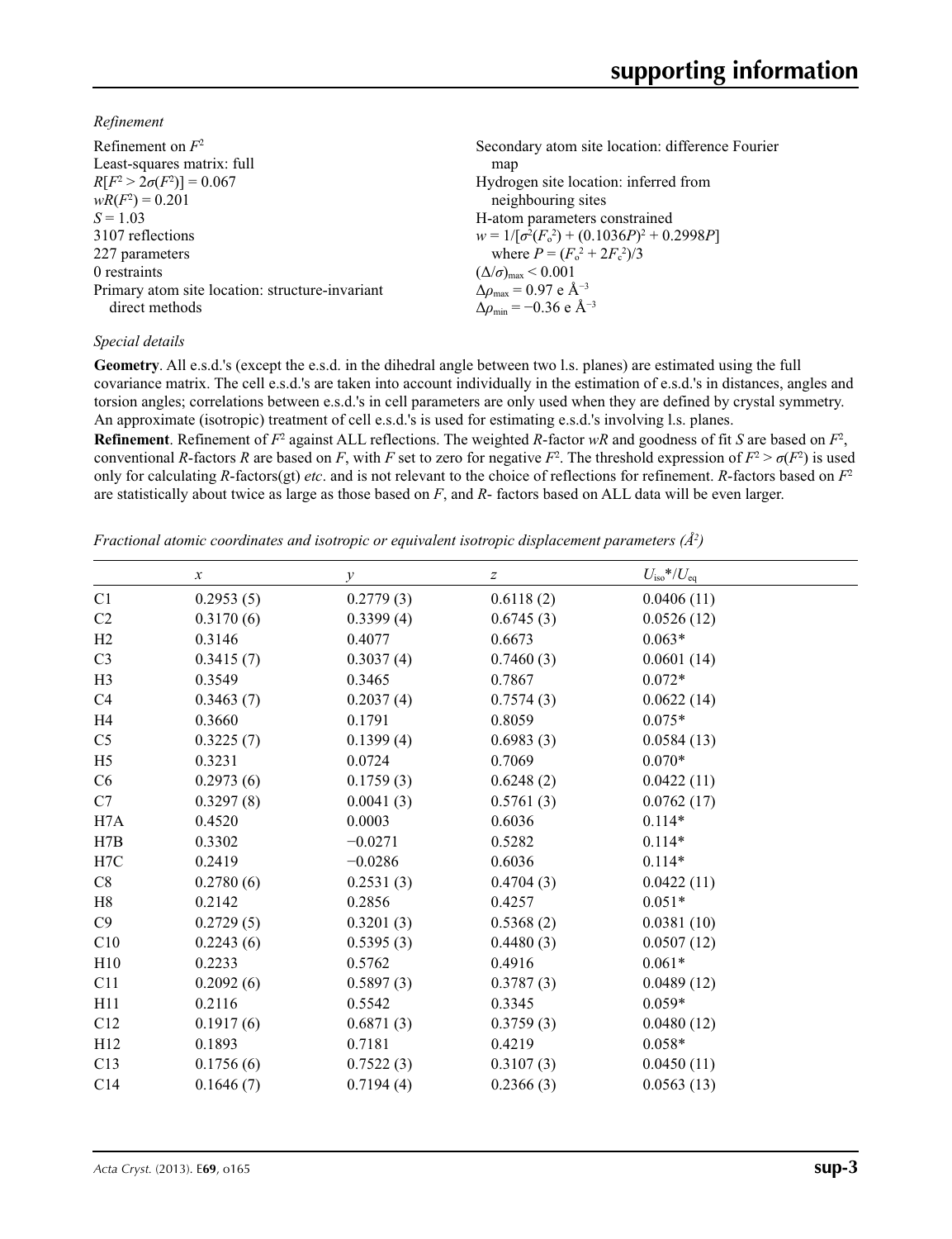| H <sub>14</sub> | 0.1665       | 0.6522     | 0.2266      | $0.068*$   |  |
|-----------------|--------------|------------|-------------|------------|--|
| C15             | 0.1508(7)    | 0.7866(5)  | 0.1777(3)   | 0.0634(14) |  |
| H15             | 0.1434       | 0.7639     | 0.1287      | $0.076*$   |  |
| C16             | 0.1482(7)    | 0.8848(5)  | 0.1912(3)   | 0.0683(15) |  |
| H <sub>16</sub> | 0.1402       | 0.9291     | 0.1515      | $0.082*$   |  |
| C17             | 0.1573(7)    | 0.9191(4)  | 0.2634(3)   | 0.0638(14) |  |
| H17             | 0.1536       | 0.9864     | 0.2725      | $0.077*$   |  |
| C18             | 0.1717(6)    | 0.8543(3)  | 0.3220(3)   | 0.0517(12) |  |
| H <sub>18</sub> | 0.1791       | 0.8786     | 0.3706      | $0.062*$   |  |
| S1              | 0.15957(18)  | 0.14181(8) | 0.48575(7)  | 0.0514(4)  |  |
| O <sub>1</sub>  | 0.1890(5)    | 0.0698(2)  | 0.42999(19) | 0.0666(10) |  |
| O <sub>2</sub>  | $-0.0251(4)$ | 0.1739(2)  | 0.49385(18) | 0.0542(9)  |  |
| N1              | 0.2763(5)    | 0.1075(3)  | 0.5651(2)   | 0.0518(10) |  |
| N <sub>2</sub>  | 0.2523(5)    | 0.4134(3)  | 0.5278(2)   | 0.0478(10) |  |
| N <sub>3</sub>  | 0.2393(5)    | 0.4455(3)  | 0.4536(2)   | 0.0526(10) |  |
| C <sub>11</sub> | 0.51237(17)  | 0.22812(9) | 0.45547(8)  | 0.0621(4)  |  |
|                 |              |            |             |            |  |

*Atomic displacement parameters (Å2 )*

|                 | $U^{11}$   | $U^{22}$   | $U^{33}$   | $U^{12}$      | $U^{13}$    | $U^{23}$      |
|-----------------|------------|------------|------------|---------------|-------------|---------------|
| C1              | 0.043(2)   | 0.041(3)   | 0.039(3)   | 0.0041(18)    | 0.0078(19)  | $-0.002(2)$   |
| C2              | 0.064(3)   | 0.050(3)   | 0.044(3)   | 0.006(2)      | 0.007(2)    | $-0.006(3)$   |
| C <sub>3</sub>  | 0.071(3)   | 0.075(4)   | 0.034(3)   | 0.009(3)      | 0.006(2)    | $-0.016(3)$   |
| C <sub>4</sub>  | 0.066(3)   | 0.082(4)   | 0.038(3)   | 0.007(3)      | 0.007(2)    | 0.009(3)      |
| C <sub>5</sub>  | 0.071(3)   | 0.054(3)   | 0.049(3)   | 0.006(2)      | 0.004(2)    | 0.013(3)      |
| C6              | 0.049(3)   | 0.040(3)   | 0.038(3)   | 0.0043(19)    | 0.006(2)    | 0.004(2)      |
| C7              | 0.116(5)   | 0.035(3)   | 0.074(4)   | 0.008(3)      | $-0.004(3)$ | 0.004(3)      |
| C8              | 0.058(3)   | 0.032(2)   | 0.037(3)   | 0.0042(18)    | 0.009(2)    | $-0.001(2)$   |
| C9              | 0.045(2)   | 0.028(2)   | 0.041(3)   | 0.0045(17)    | 0.0049(19)  | $-0.003(2)$   |
| C10             | 0.063(3)   | 0.038(3)   | 0.051(3)   | 0.002(2)      | 0.006(2)    | 0.000(2)      |
| C11             | 0.065(3)   | 0.036(3)   | 0.047(3)   | 0.001(2)      | 0.010(2)    | 0.002(2)      |
| C12             | 0.060(3)   | 0.038(3)   | 0.046(3)   | $-0.003(2)$   | 0.010(2)    | 0.000(2)      |
| C13             | 0.046(3)   | 0.042(3)   | 0.046(3)   | $-0.0007(18)$ | 0.003(2)    | 0.000(2)      |
| C <sub>14</sub> | 0.065(3)   | 0.049(3)   | 0.055(4)   | $-0.001(2)$   | 0.008(2)    | $-0.009(3)$   |
| C15             | 0.061(3)   | 0.088(4)   | 0.039(3)   | $-0.009(3)$   | 0.001(2)    | 0.002(3)      |
| C16             | 0.065(3)   | 0.080(4)   | 0.061(4)   | $-0.002(3)$   | 0.010(3)    | 0.024(3)      |
| C17             | 0.072(3)   | 0.046(3)   | 0.073(4)   | $-0.003(2)$   | 0.011(3)    | 0.016(3)      |
| C18             | 0.065(3)   | 0.042(3)   | 0.050(3)   | $-0.003(2)$   | 0.013(2)    | 0.003(2)      |
| S <sub>1</sub>  | 0.0683(9)  | 0.0383(7)  | 0.0475(8)  | $-0.0027(5)$  | 0.0070(6)   | $-0.0040(6)$  |
| O <sub>1</sub>  | 0.109(3)   | 0.0401(19) | 0.052(2)   | $-0.0042(17)$ | 0.0127(19)  | $-0.0149(17)$ |
| O <sub>2</sub>  | 0.0472(19) | 0.060(2)   | 0.055(2)   | $-0.0051(14)$ | 0.0033(15)  | $-0.0113(17)$ |
| N1              | 0.081(3)   | 0.031(2)   | 0.042(3)   | 0.0058(17)    | 0.0017(19)  | 0.0016(19)    |
| N <sub>2</sub>  | 0.066(3)   | 0.038(2)   | 0.039(2)   | 0.0037(16)    | 0.0049(18)  | 0.0004(18)    |
| N <sub>3</sub>  | 0.076(3)   | 0.035(2)   | 0.046(3)   | 0.0026(18)    | 0.0063(19)  | 0.0018(19)    |
| Cl <sub>1</sub> | 0.0630(8)  | 0.0605(8)  | 0.0664(10) | 0.0036(5)     | 0.0223(6)   | $-0.0108(7)$  |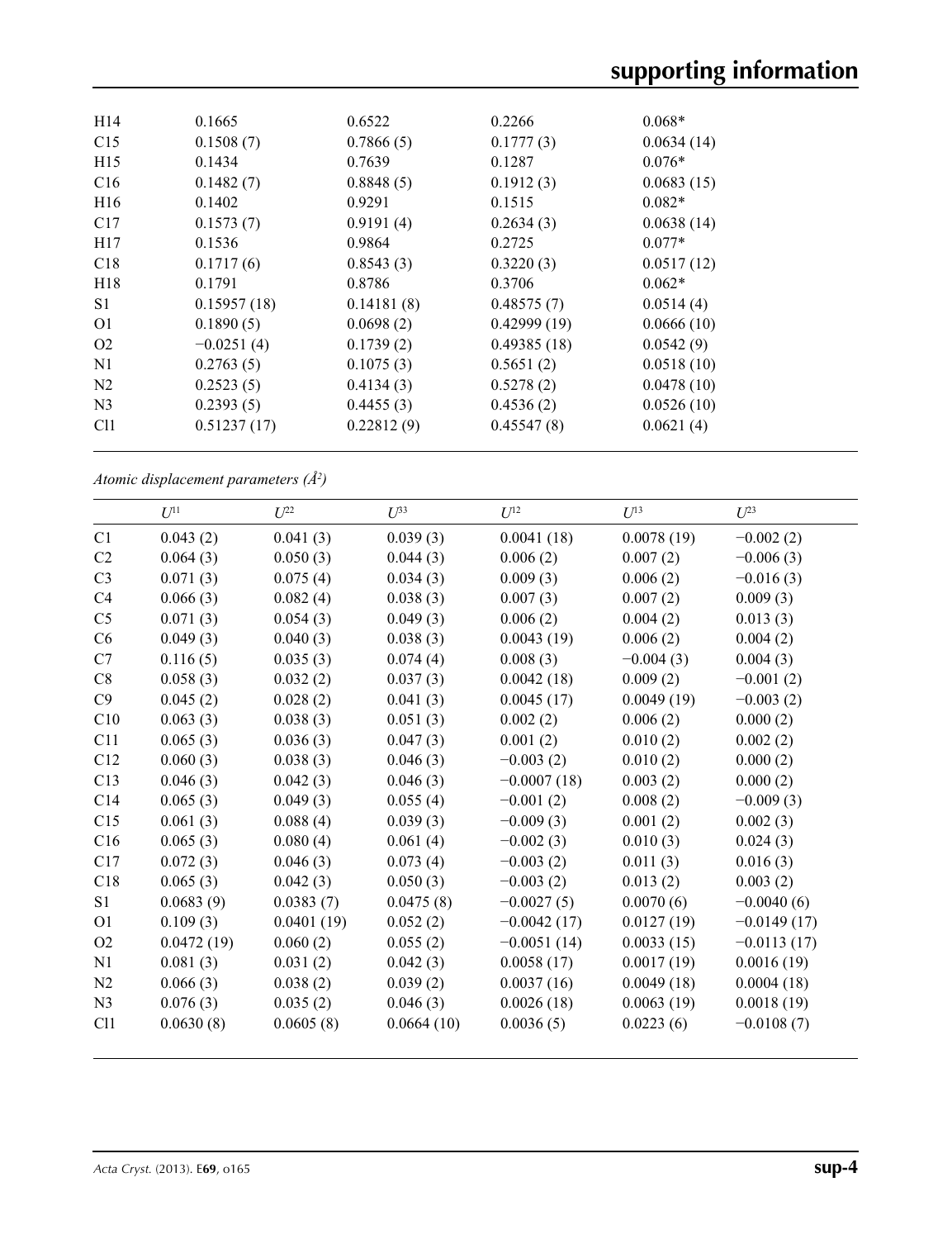*Geometric parameters (Å, º)*

| $C1-C2$          | 1.401(6) | $C10 - C11$       | 1.414(6) |  |
|------------------|----------|-------------------|----------|--|
| $C1-C6$          | 1.405(6) | $C10 - H10$       | 0.9300   |  |
| $C1 - C9$        | 1.455(6) | $C11 - C12$       | 1.329(6) |  |
| $C2-C3$          | 1.368(7) | $C11 - H11$       | 0.9300   |  |
| $C2-H2$          | 0.9300   | $C12 - C13$       | 1.462(6) |  |
| $C3-C4$          | 1.373(7) | $C12 - H12$       | 0.9300   |  |
| $C3-H3$          | 0.9300   | $C13 - C14$       | 1.398(7) |  |
| $C4 - C5$        | 1.365(7) | $C13 - C18$       | 1.402(6) |  |
| $C4 - H4$        | 0.9300   | $C14 - C15$       | 1.393(7) |  |
| $C5-C6$          | 1.399(6) | $C14 - H14$       | 0.9300   |  |
| $C5 - H5$        | 0.9300   | $C15 - C16$       | 1.357(7) |  |
| $C6 - N1$        | 1.415(6) | $C15 - H15$       | 0.9300   |  |
| $C7 - N1$        | 1.463(6) | $C16 - C17$       | 1.373(7) |  |
| $C7 - H7A$       | 0.9600   | $C16 - H16$       | 0.9300   |  |
| $C7 - H7B$       | 0.9600   | $C17 - C18$       | 1.366(6) |  |
| $C7 - H7C$       | 0.9600   | $C17 - H17$       | 0.9300   |  |
| $C8-C9$          | 1.506(6) | $C18 - H18$       | 0.9300   |  |
| $C8 - S1$        | 1.775(4) | $S1 - 02$         | 1.428(3) |  |
| $C8 - C11$       | 1.780(4) | $S1 - 01$         | 1.435(3) |  |
| $C8 - H8$        | 0.9800   | $S1 - N1$         | 1.634(4) |  |
| $C9 - N2$        | 1.283(5) | $N2 - N3$         | 1.397(5) |  |
| $C10 - N3$       | 1.284(5) |                   |          |  |
|                  |          |                   |          |  |
| $C2-C1-C6$       | 117.4(4) | $C12 - C11 - C10$ | 120.7(5) |  |
| $C2-C1-C9$       | 119.8(4) | $C12 - C11 - H11$ | 119.7    |  |
| $C6-C1-C9$       | 122.8(4) | $C10-C11-H11$     | 119.7    |  |
| $C3-C2-C1$       | 122.0(5) | $C11 - C12 - C13$ | 129.1(5) |  |
| $C3-C2-H2$       | 119.0    | $C11 - C12 - H12$ | 115.4    |  |
| $C1-C2-H2$       | 119.0    | $C13 - C12 - H12$ | 115.4    |  |
| $C2-C3-C4$       | 119.5(5) | $C14 - C13 - C18$ | 117.0(4) |  |
| $C2-C3-H3$       | 120.2    | $C14 - C13 - C12$ | 124.0(4) |  |
| $C4-C3-H3$       | 120.2    | $C18 - C13 - C12$ | 119.0(4) |  |
| $C5-C4-C3$       | 120.9(5) | $C15-C14-C13$     | 120.4(5) |  |
| $C5-C4-H4$       | 119.5    | $C15 - C14 - H14$ | 119.8    |  |
| $C3-C4-H4$       | 119.5    | $C13 - C14 - H14$ | 119.8    |  |
| $C4-C5-C6$       | 120.2(5) | $C16-C15-C14$     | 120.7(5) |  |
| $C4-C5-H5$       | 119.9    | $C16-C15-H15$     | 119.7    |  |
| $C6-C5-H5$       | 119.9    | $C14 - C15 - H15$ | 119.7    |  |
| $C5-C6-C1$       | 120.0(4) | $C15-C16-C17$     | 120.2(5) |  |
| $C5-C6-N1$       | 118.5(4) | $C15-C16-H16$     | 119.9    |  |
| $C1-C6-N1$       | 121.5(4) | $C17 - C16 - H16$ | 119.9    |  |
| $N1-C7-H7A$      | 109.5    | C18-C17-C16       | 120.0(5) |  |
| $N1-C7-H7B$      | 109.5    | C18-C17-H17       | 120.0    |  |
| $H7A - C7 - H7B$ | 109.5    | $C16 - C17 - H17$ | 120.0    |  |
| $N1-C7-H7C$      | 109.5    | $C17 - C18 - C13$ | 121.8(5) |  |
| $H7A - C7 - H7C$ | 109.5    | $C17 - C18 - H18$ | 119.1    |  |